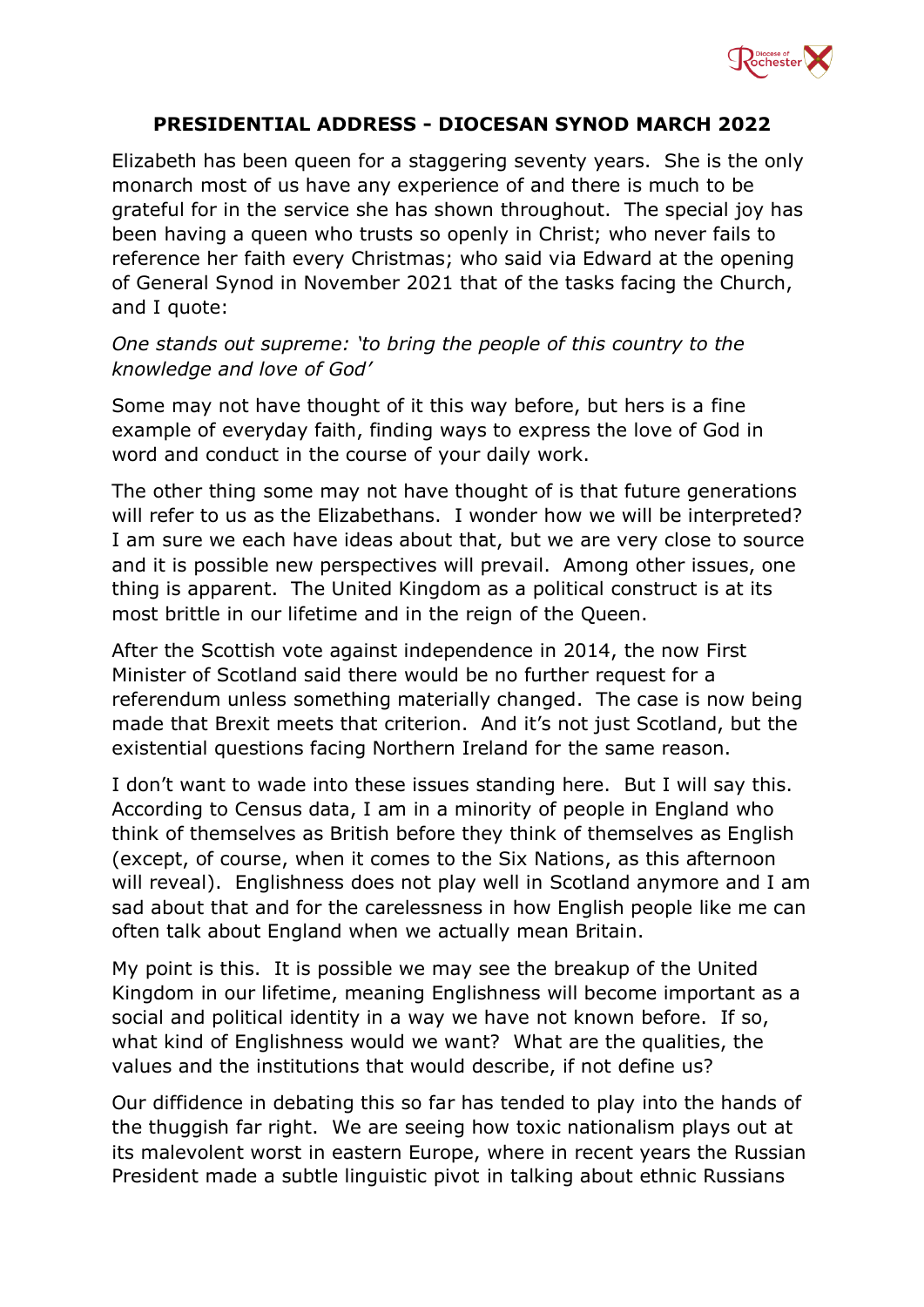

where previously the language had been more inclusive. If, in our settled democracy, you feel excluded by my talk of Englishness, then it may show how exclusive rather than inclusive has been our understanding of England.

Philip Collins (that's the journalist not the drummer) wrote in his book *Start Again: how we can fix our broken politics,* that he believes the Church of England, as one of the few truly English institutions, still has a role in shaping a renewed English identity.

Not half we don't.

And it starts by making disciples for Christ; people who come to the knowledge and love of God, as the Queen said.

When historians look back on the Elizabethans, they may identify ours as the first generation to become truly obsessed with measuring things. Gathering data helps us to sift evidence and make sense of our world. But it can also obscure what we most need to know. We have become preoccupied with numbers attending church, which can be measured, and yet we miss signs of the coming kingdom because they can't be as easily. The parables, the origin stories of our faith, show us this.

And the trail of crumbs in Jesus' parables leads us to an unexpected destination: the upper room. The Church was founded by a community entirely, single-mindedly, devoted to prayer. We can talk about how best to reach people with the Gospel; we can dream up new ways of being Church; we can empower people to live out their faith but, to paraphrase St Paul, without prayer they are nothing worth.

Everyone assents to the importance of prayer, but at times we come perilously close to lip service. Ours is a highly individualised culture and our prayers are too often mapped on to this. We become preoccupied with our own lives and with the welfare of those we really care about and remainder the work of the wider kingdom of God. I feel this pull, especially when I do not wait properly on the Lord, and you may recognise this too.

And there is a noisy neighbour in every place now, who interrupts our train of thought, our channel of intercession. The world now creates as much information every ten minutes as the first ten thousand generations of humans combined. No wonder we are frequently bewildered, distracted, aimless. These information flows are largely unregulated in our lives and designed to draw our attention away from what is in front of us. I have no way of measuring what this is doing to our prayer lives, but I have an uneasy feeling about it.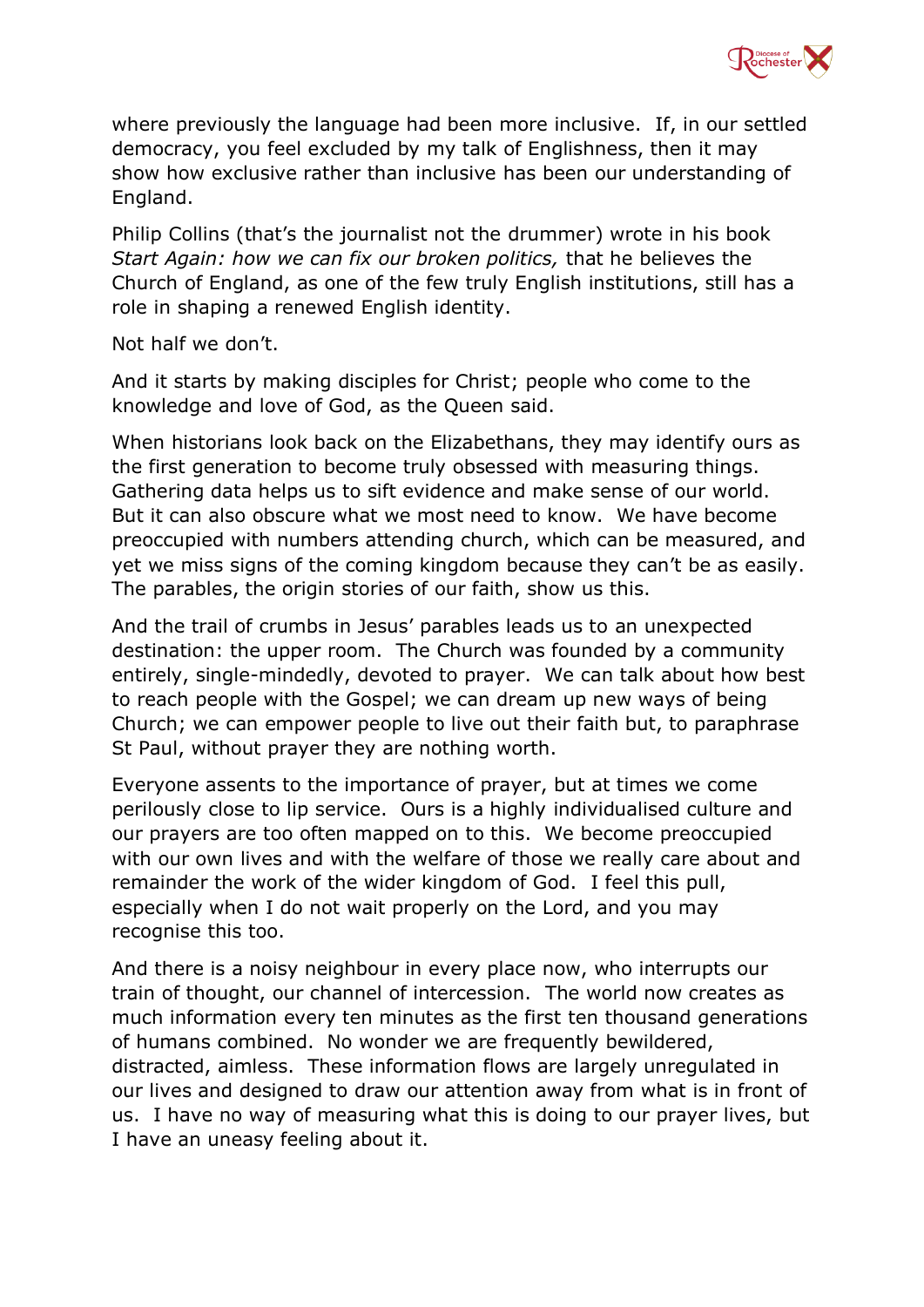

Later on we will look at the possibilities surrounding the adoption of a total return policy. Behind the words and the figures lies the question of how we balance the opportunities in front of us today with the needs of the Church tomorrow, and whether those opportunities can meet some of those needs before they even arise. I think they can. But I also think they won't if we do not find some renewal in shared intercession: the sustained, intentional bothering of a God who wants us to bother him:

## *Unless the Lord builds the house, those who build it labour in vain.*

Our prayers can be too like a misspelt, predictive text dashed off while we walk down the street, rather than a letter written in longhand to the one we love. When we wait for God, the kingdom draws near; when the kingdom comes close, the Church grows. But it starts by hanging in there in prayer. This is our front line, where we step into a gap others do not. Acting as forward spotters for the kingdom of God.

We are shortly going to hear from some of our young people and those who support them spiritually. When these young people reach the average age of people here, the world will have altered hugely. What do we want to bequeath to them, to the Church in 2050? You may be familiar with the internet meme *OK Boomer.* It's used by some in Generation Z to mock the attitudes of the post-war baby boomers who explain the world to younger people and resist any sense that it needs to change. Our first duty today is to listen, and allow them to describe what it means to be young and Christian in 2022. And not just here, in this short slot, but more and more regularly, until it becomes second nature to take advice from young people. In doing this, I think we will find some of the clues God is wanting us to pick up.

In times of disturbance, like ours, anxiety generates nostalgia because we can control the past with our memories, bestowing on it a glow it did not necessarily have. And this imagined past is then used to judge the present unfairly. We are all prone to nostalgia, and when we submit to it, we tend to divide between nostalgic pessimists and nostalgic optimists. Nostalgic pessimists really do think the past is better than the present and that any kind of change will probably only be for the worse. The vestiges of the past are then fiercely fought over in the present. Nostalgic optimists also look fondly on the past, but believe we can reclaim what was good about it and renew it today. A few admit to being part of the first cohort. Many people have sympathy with the second cohort.

As followers of Christ, we should instead show faithful hope. The past has shaped us, but we cannot meet with God in the past. It's like when you read a scripture and it jolts you like an electric shock with its power. We